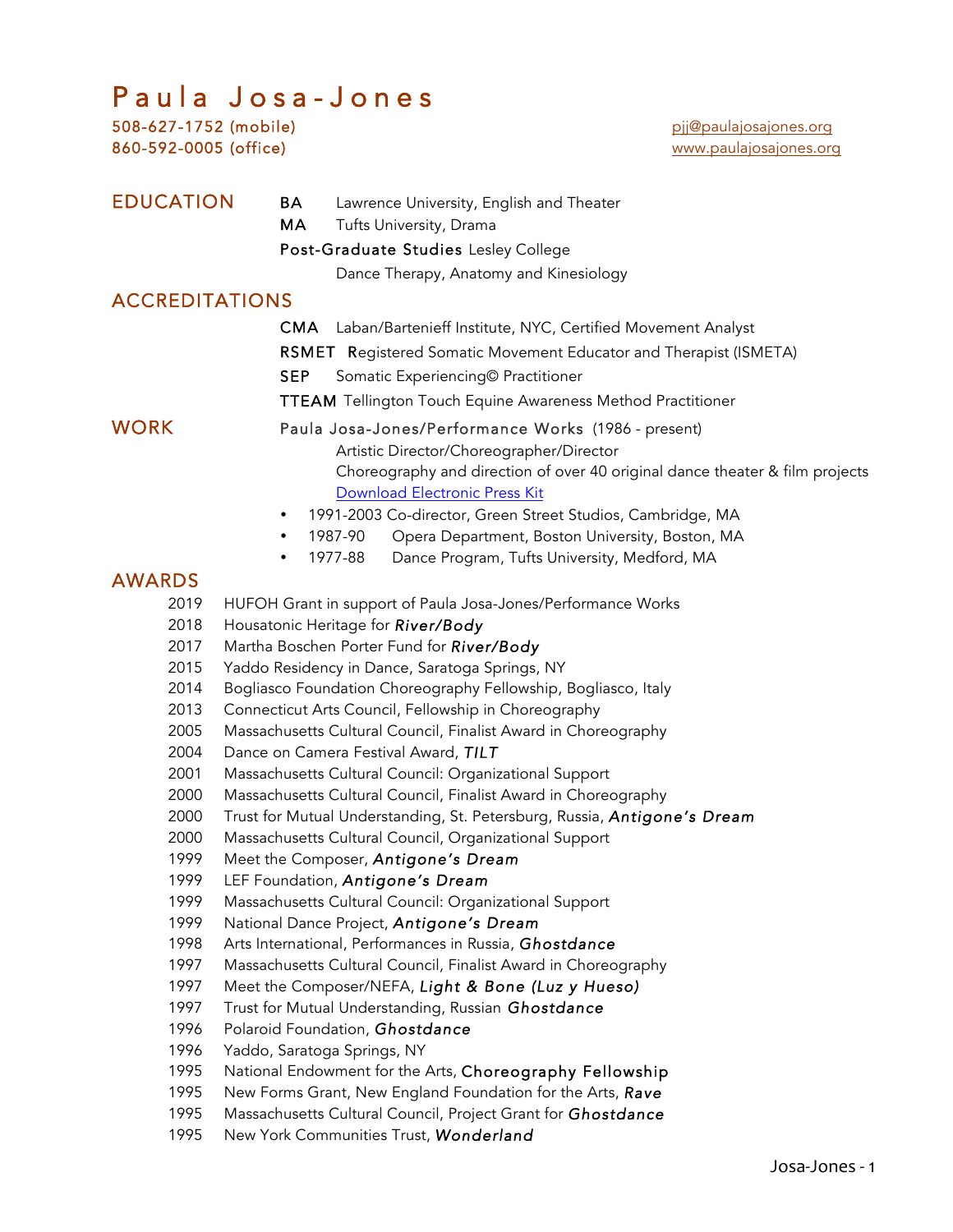- Massachusetts Cultural Council, Fellowship in Choreography
- US/Mexico Fund for Culture, *Ghostdance* with Pauline Oliveros
- National Endowment for the Arts, Choreography Fellowship
- Polaroid Foundation, *Wonderland*
- LEF Foundation, *Wonderland*
- Massachusetts Cultural Council: Project Grant, *Wonderland*
- 1993 National Endowment for the Arts, Choreography Fellowship
- US/Mexico Cultural Exchange Fellowship, National Endowment for the Arts
- 1992-3 Massachusetts Cultural Council, General Support
- National Endowment for the Arts, Choreography Fellowship
- New Forms Initiative, New England Foundation for the Arts

#### COMMISSIONS

- Cynthia Williams, *unchopped*
- Kairos Dance Theater, *husk/vessel*
- Lorraine Chapman/The Company, *Rabbit Hole*
- DANCENOW Joe's Pub, New York, NY, *Rave*
- Curry College, Milton MA, *Circo Folle*
- Agnes Scott College, Decatur, GA, *Edge*
- Rhode Island College, Providence, RI, *Ashes, Ashes*
- George Washington University, Washington, D.C., *Skin, Meat, Bone*
- The Joyce Theater, New York, NY, *Raving in Wind*
- Lincoln Center Out-of-Doors, NYC, *Ghostdance*
- Jacob's Pillow, Flynn Theater, Dance Umbrella, *Wonderland*
- nuArts, Northeastern University, Boston, MA, *The Yellow Wallpaper*
- Dance Umbrella, Boston, MA, *Eine Kleine Nachtmusik*
- The Yard, Martha's Vineyard, MA, *Masque*
- Yellow Springs Institute, Yellow Springs, PA, *Skin*

#### PERFORMANCES, FESTIVALS & RESIDENCIES (partial list)

- DANCENOW Joe's Pub, New York, NY, *Speak*
- BMCA Conference, Smith College, Northampton, MA, *Ofrenda*
- Wassaic Festival, Wassaic, NY, *Calliope*
- Housatonic River, Kent, CT, *River/Body*
- BMCA Conference, San Marcos, TX, *Rave*
- Denison University Residency
- DANCENOW, Joe's Pub, New York, NY, *Rave*
- The Wassaic Project, Wassaic, NY, *Speak*
- Outside the Box, Boston, MA, *The Traveler*
- BMCA Conference, Montreal, Quebec, *Mammal*
- Performance Mix Festival, Abrons Art Center, New York, NY, *Speak*
- The Dance Complex, Cambridge, MA, *Of This Body* world premiere
- La MaMa Moves Festival, New York, New York, *Mammal*
- DANCENOW Silo, Allentown, PA, Development residency for *Of This Body*
- 2015 BMCA Conference, Portland, OR, *Mammal*
- BMCA Conference, Skidmore College, Saratoga Springs, NY, *Speak*
- 2014 Roger Williams College, Providence, RI, *Circo Folle*
- Boston University, Boston, MA, *Speak*
- 2013 Outside the Box Festival, Boston, MA, *Speak*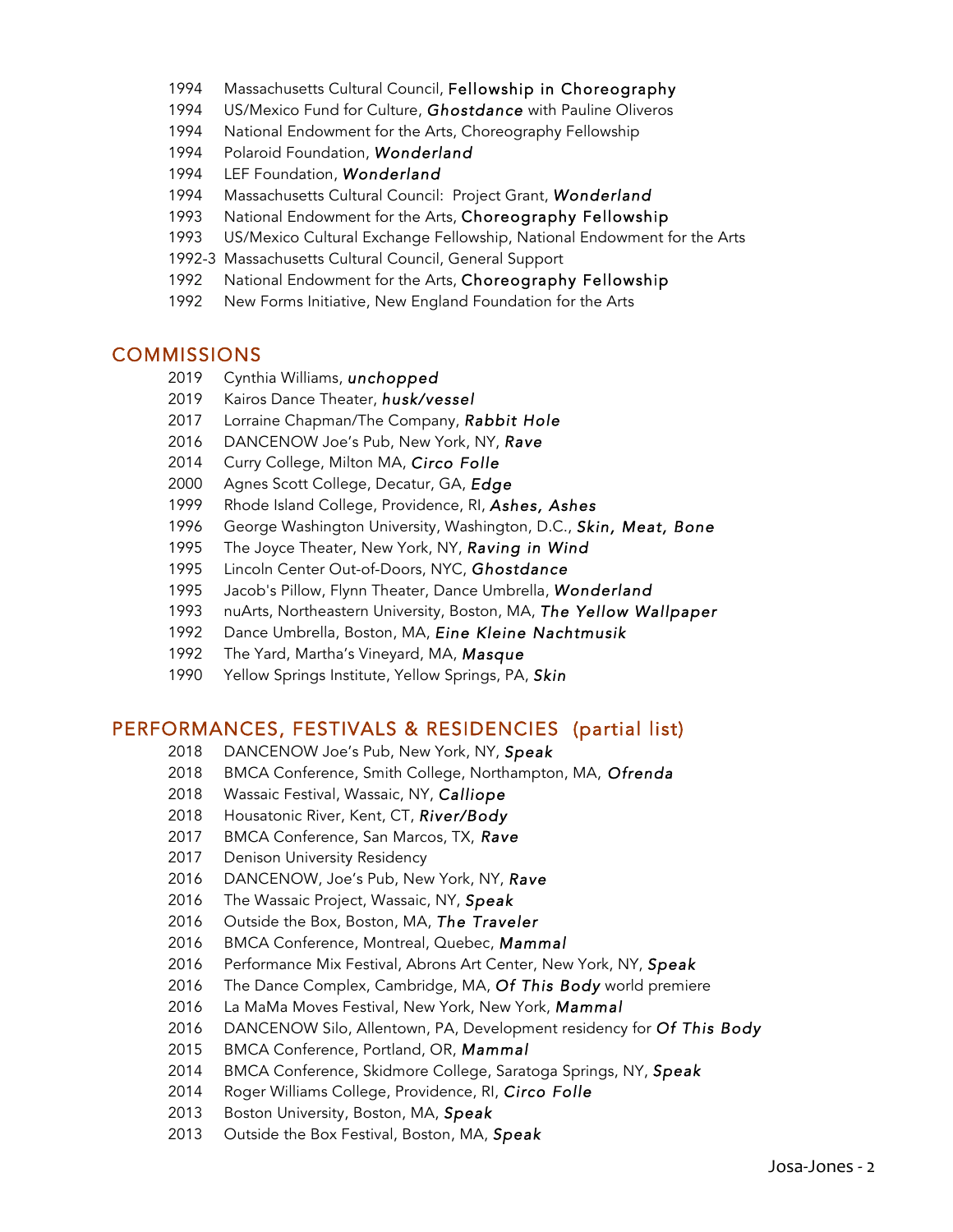- 2012 Little Brook Farm, Old Chatham, NY, *All the Pretty Horses*
- 2008 Mistover Farm, Pawling, NY, *Flight*
- 2001 Red Pony Farm, Martha's Vineyard, MA, *RIDE*
- 2001 Seattle Improvisation Festival
- 2000 Festival "Open Look", St. Petersburg, Russia, *Antigone's' Dream*
- 2000 "Embracing Complexity", Ernst & Young, Paris, France
- 2000 Agnes Scott College, Decatur, GA, *Antigone's' Dream*
- 2000 Columbia College, Urban Gateways, Chicago, IL, *Antigone's' Dream*
- 1998 Moscow, St. Petersburg & Yaroslavl, *Ghostdance*
- 1997 Yaroslavl, Russia, *Ghostdance*
- 1997 Kohler Arts Center, Sheboygan, WI, *Ghostdance*
- 1997 Bates Dance Festival, Lewiston, ME, *Eine Kleine Nachtmusik*
- 1996 The Joyce Theater, *Altogether Different*, New York, NY, *Ghostdance*
- 1996 Lincoln Center, Out-of-Doors, *Ghostdance*
- 1996 Dance Umbrella, Boston, MA, *Wonderland*
- 1995 Wesleyan University, Middletown, CT, *Wonderland*
- 1995 University of Maryland, Baltimore County
- 1995 Monterrey, Mexico, *Ghostdance*
- 1995 Jacob's Pillow, Lee, MA, *Wonderland*
- 1994 Flynn Theater, Burlington, VT, *Wonderland* (Creative Development Residency)
- 1993 NEA US/Mexico Intercultural Exchange Fellowship, Monterrey, Mexico
- 1993 nuArts, Northeastern University, Boston, MA, *The Yellow Wallpaper*
- 1993 Bates Dance Festival, Lewiston ME
- 1992 Dance Umbrella, London, UK, *Eine Kleine Nachtmusik*
- 1991 Jacob's Pillow, Lee, MA, *Skin*
- 1991 "The Nines," Walker Art Center, Minneapolis, MN, *Skin*
- 1991 Trinity College, Hartford, CT, *White Dreams*
- 1991 Lincoln Center Out-of-Doors, New York, NY, *Skin*
- 1990 Yellow Springs Institute, Interdisciplinary residency with Pauline Oliveros, *Skin*
- 1990 P.S. 122, New York, NY, *White Dreams*
- 1990 Boston/Montreal Exchange, Tangente, Montreal, Quebec, *Until We Are Bone*

#### CHOREOGRAPHY for GROUP and ENSEMBLE

- **HORN** (2020) duet for trombonist Reut Regev and Julia Discenza (in progress)
- *River/Body (2018)* Kent, Falls Village, Washington Depot, CT
- *Circo Folle* (2014) Roger Williams University, Bristol, RI
- *TILT* (2007), http://www.botticelli.com/tilt/index.htm
- *Antigone's Dream* (1999/2000), Commissioned by NEFA and Meet the Composer
- *Emergence*, (2000), Ernst & Young Conference on Complexity Theory, Paris, France
- *Russian Ghostdance* (1998), Trust for Mutual Understanding; Score: Pauline Oliveros
- *Tongue* (1997), Boston Conservatory, Boston, MA
- *Light & Bone (Luz y Hueso),* (1997), Boston Conservatory, Boston, MA
- *Ghostdance* (1996) Monterrey, Mexico; Lincoln Center Out of Doors, New York, NY
- **Wonderland** (1995) http://www.paulajosajones.org/the\_human\_dances/wonderland.html
- *Kin* (1994), Green Street Studios, Cambridge, MA
- *The Yellow Wallpaper* (1993) Commissioned by nuArts, Northeastern University, Boston, MA
- *Masque* (1992) http://www.paulajosajones.org/the\_human\_dances/masque.html
- EIne Kleine Nachtmusik (1992) http://www.paulajosajones.org/the\_human\_dances/eine\_kleine\_nachtmusik.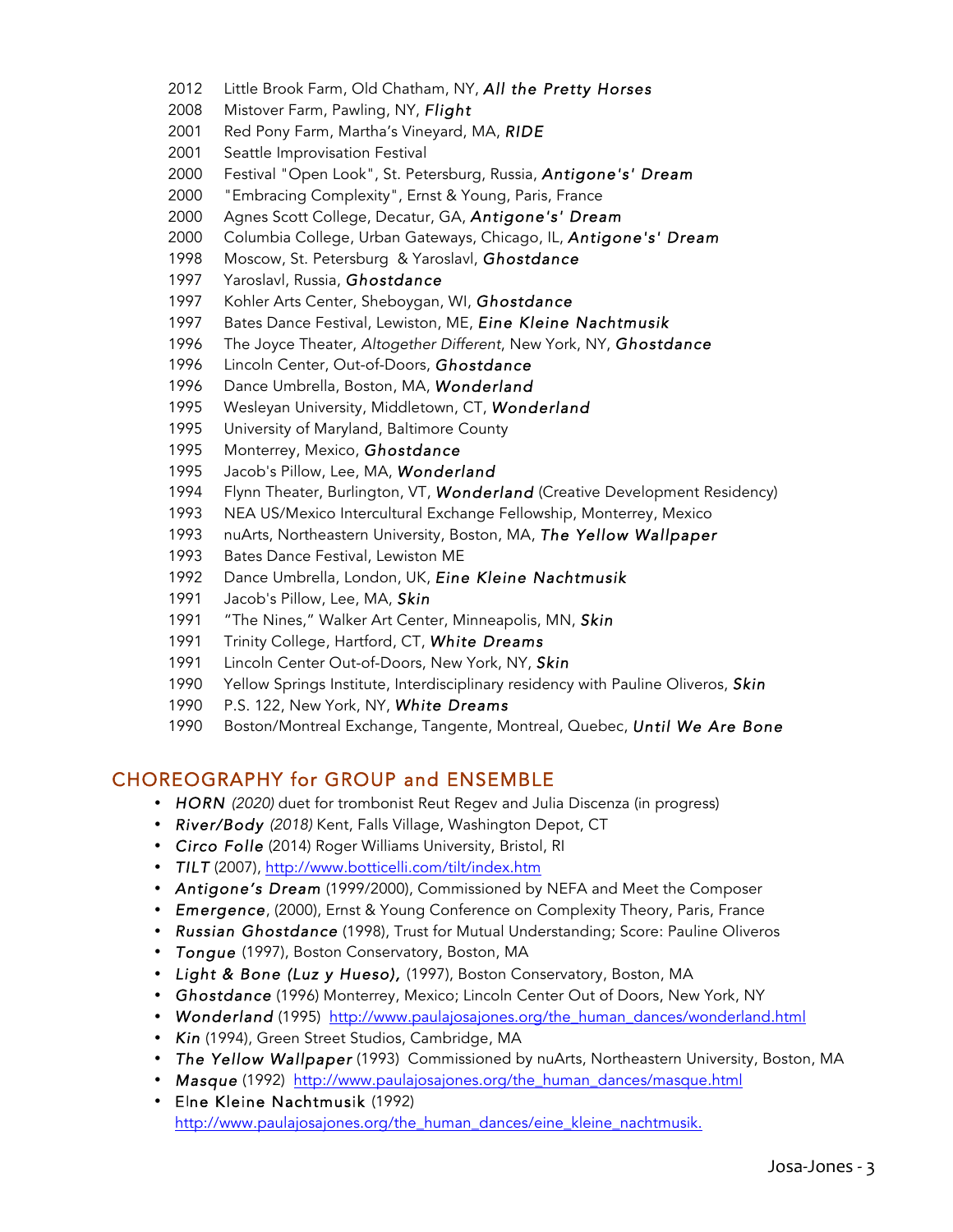- *Flesh* (1991)
- *Skin* (1991) Yellow Springs Institute, Yellow Springs, PA; Original score performed live with Pauline Oliveros
- *White Dreams* (1990), Rutgers University, New Brunswick, NJ
- *Until We Are Bone* (1989), Tangente, Montreal, Quebec
- *At the Edge of the Garden* (1988)
- *In Visible Light* (1987), Cambridge Multicultural Arts Center, Cambridge, MA

#### INTERSPECIES CHOREOGRAPHY

- *All The Pretty Horses* (2012), Old Chatham, NY
- *Scarlet* (2011), http://www.paulajosajones.org/the\_horse\_dances/scarlet.html
- *Krump* (2011), http://www.paulajosajones.org/the\_horse\_dances/krump.html
- *Flight* (2008), http://www.paulajosajones.org/the\_horse\_dances/flight.html
- Pony Dances (2006), https://vimeo.com/10470072
- *RIDE* (2001), https://vimeo.com/10467748

#### SOLOS/*Of This Body*

- *Moth (2018)* music by Fred Firth, Zoe Keating, Score by Paula Josa-Jones
- *Rabbit Hole (2017)* music by Accordion Tribe, commission Lorraine Chapman/The Company
- *Fluid (2017)* to music by Deirdre Broderick, commission Joe's Pub/DANCENOW Festival
- *Darker (2017)* to "You Want It Darker" by Leonard Cohen (with permission)
- *Rave* (2016) , Joe's Pub, New York City
- *Mammal* (2015/16) https://vimeo.com/190372125, La MaMa Moves Festival, New York
- *The Traveler* (2015/16) https://vimeo.com/190368281, Dance Complex, Cambridge, MA
- *Speak* (2014/15) https://vimeo.com/190375982, Skidmore College \*(password: Bogliasco)
- *Carne Vale* (1999), Yaroslavl, Russia
- *Raving In Wind* (1996),The Joyce Theater, New York, NY
- *Ofrenda* (Sin ti/Contigo) (1993), Monterrey, Mexico; Bates Dance Festival, Lewiston, ME
- *The Messenger* (1991), Suffolk University, Boston, MA
- *Branch* (1989), Cambridge Multicultural Arts Center, Cambridge, MA
- *Feral* (1988), Djerassi Foundation, Woodside, CA
- *Anima Motrix* (1988) Cambridge Multicultural Arts Center, Cambridge, MA
- *Les Petits Morts* (1988), Women in Theater Festival, Boston, MA
- *Frogs in a Well* (1986), Dance Complex, Cambridge, MA
- *Tremble* (1986), Cambridge Multicultural Arts Center, Cambridge, MA

#### FILM and VIDEO

*River/Body* (2019) Collaboration with Ben Willis, commissioned by Housatonic Heritage  *In the Woods* (2009/10) http://www.paulajosajones.org/the\_horse\_dances/in\_the\_woods.html *TILT* (2007) http://www.botticelli.com/tilt/index.htm *Dive* (2005) http://www.paulajosajones.org/film\_and\_photography/dive.html *The Making of RIDE* (2003) https://vimeo.com/10467748 *Rave* (1996) *Branch* (1994)

http://www.paulajosajones.org/film\_and\_photography/branch.html New Forms Fellowship, New England Foundation for the Arts Costume design: Christine Joly de Lotbiniere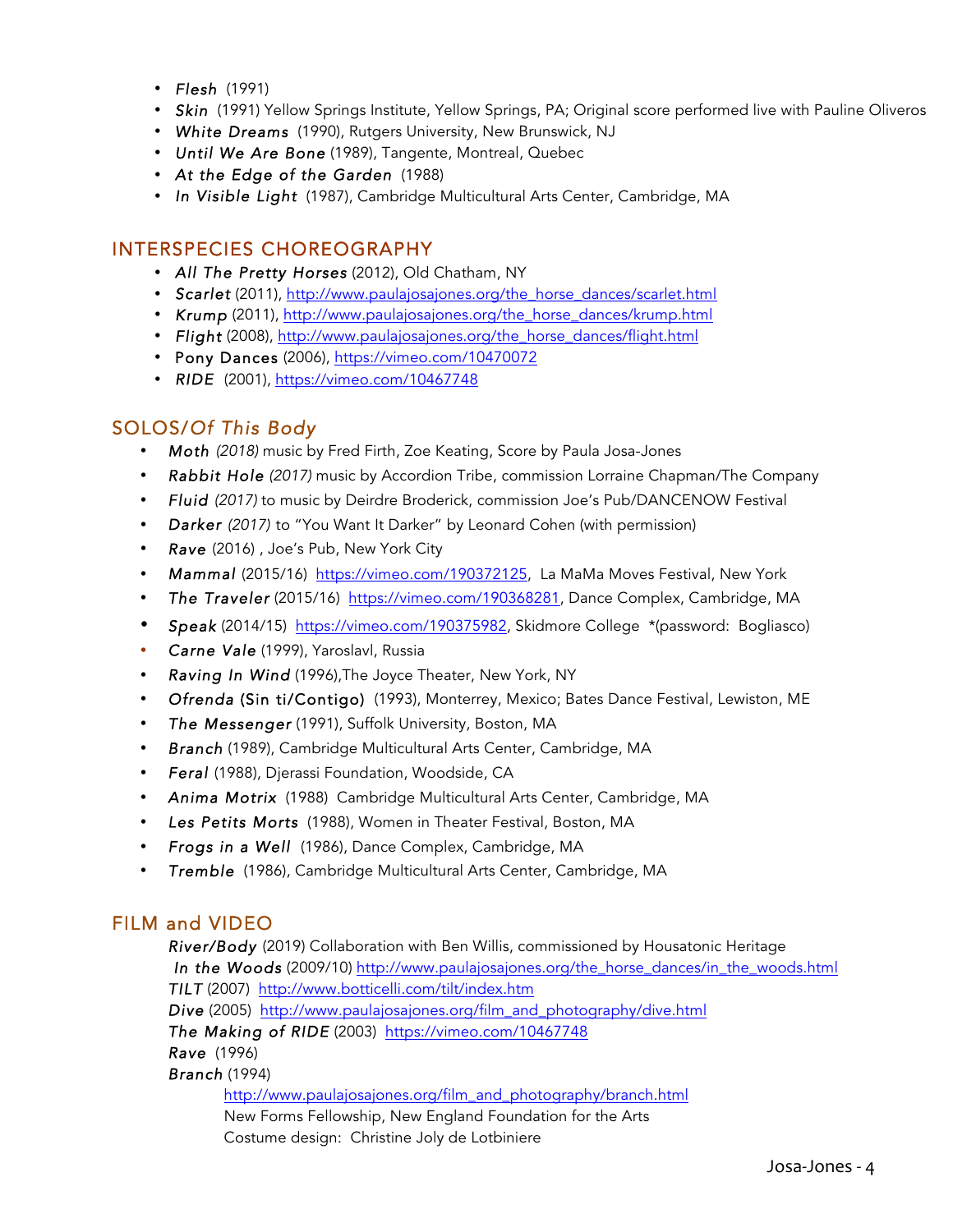*Tremble* (1986) Video dance collaboration with Vin Grabill Artists Foundation Fellowship in Interarts *Epiphanies* (1986) Video dance collaboration with Vin Grabill

#### PUBLICATIONS

#### *Our Horses, Ourselves: Discovering the Common Body*

*Trafalgar Square Books 2017 Electronic Press Kit*

*Kimmy & Bindip and the Isle of Delights* (collaboration with artist Pam White), 2019 *RIDE DANCE WRITE* (blog) http://www.paulajosajones.org/RideDanceWrite/

*"Mother Lode", PAGE Arts Journal 2018* 

*"Night Walk", PAGE Arts Journal 2014* 

*"Horse", Chronogram Magazine, 2013* 

 *Breaking into Blossom: Moving into an Improvisational Life* (eBook), 2012  *"Common Body: The Dancer and the Horse,"* Contact Quarterly, January 2011

*"Horses Are Born Dancing",* Topline, March-April 2010

*"Riding Wide Awake",* Dressage Today, 2010

*"Russia Journal; River Breath",* Contact Quarterly, Winter/Spring 1998

*"Cultural Genitals",* Contact Quarterly, Winter/Spring 1996, Vol. 21, No. 1

*"Waking Up",* Contact Quarterly, Winter 1994

*"Skin",* Contact Quarterly, Spring1991, Vol. 16, No. 1

*"Edge",* with J. C. Hotchkiss, Contact Quarterly, Fall1990, Vol.15, No. 3

*"Delicious Moving",* Contact Quarterly, Winter 1986, Vol. XI, No.1; republished 2005

#### MUSEUM and GALLERY EXHIBITIONS

*Decordova Museum* (1998)

"Ritual Acts: Videos by Women" "Branch" (with Ellen Sebring)

#### *Depot Square Gallery* (1998)

"In Visible Light"

Photographic collaborations with Pam White

#### *Center for Advanced Visual Studies* (1994)

Massachusetts Institute of Technology

"Branch"

Video installation with Ellen Sebring

#### *The Yard* (1992)

"Masque Portraits"

Photography by Pam White

#### *The Corcoran Gallery* (1990)

Washington D.C. Toned Photographs by Pam White from performance works by Paula Josa-Jones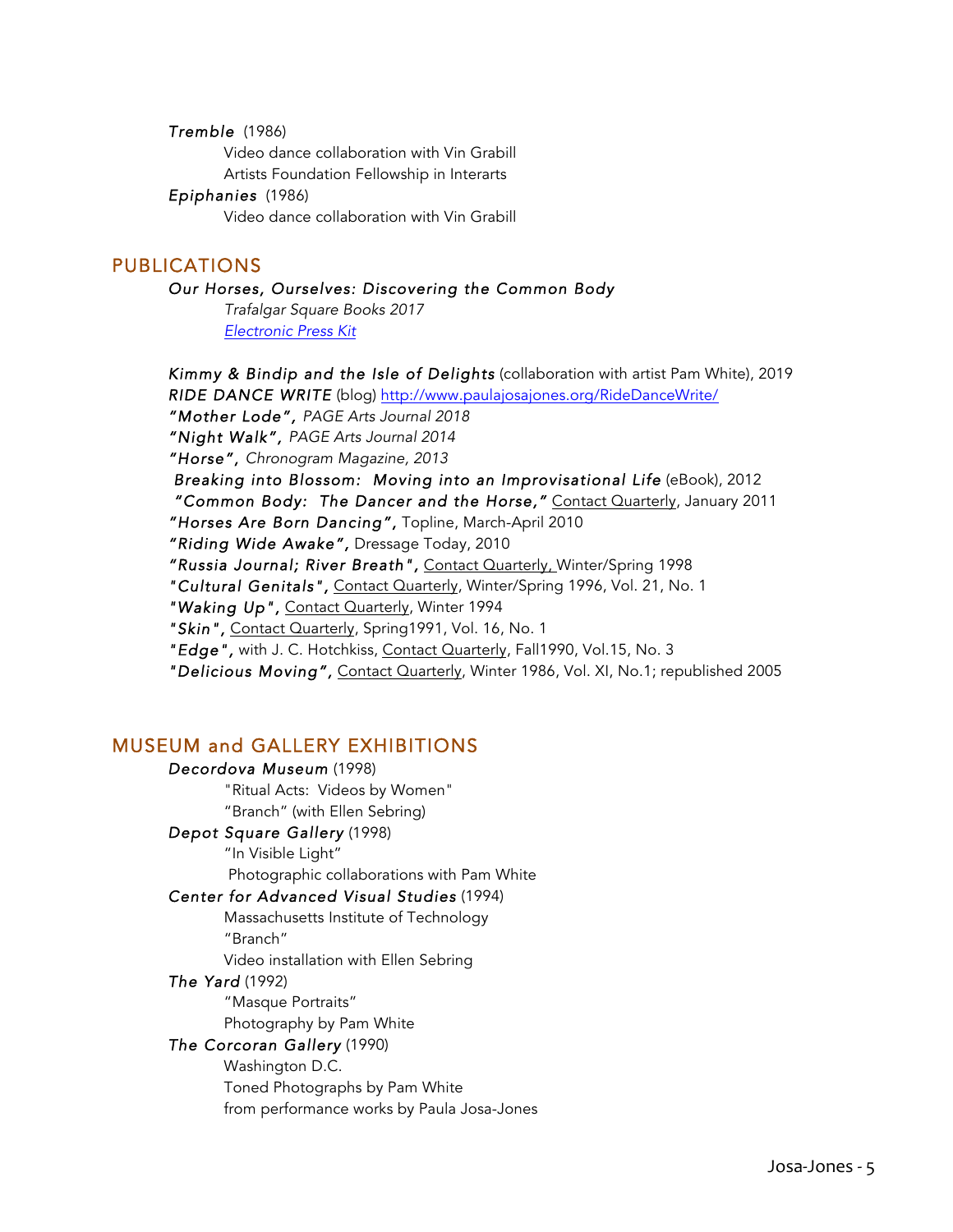#### **MEMBERSHIPS**

 Northwest Connecticut Arts Council http://artsnwct.org New England Foundation for the Arts http://nefa.org/ International Somatic Movement Education and Therapy Association http://www.ismeta.org/ Somatic Experiencing© Trauma Institute https://traumahealing.org/ Laban Institute for Movement Studies http://www.limsonline.org Body-Mind Centering Association http://bmca.org/ Alliance for Wild Ethics http://wildethics.org/ Housatonic Valley Association http://www.hvatoday.org/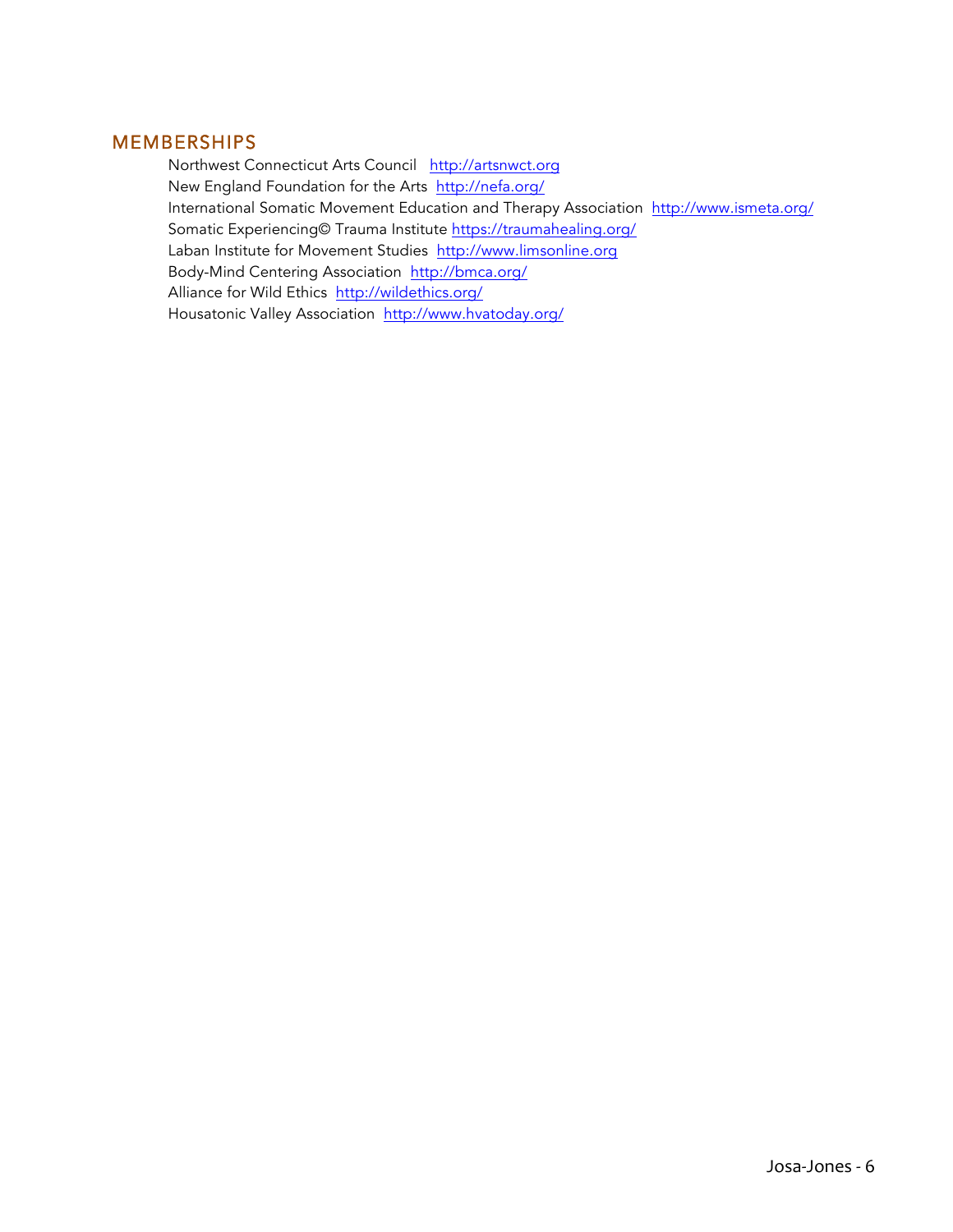### Excerpts from Reviews

About River/Body: Thank you for your glorious piece. It is haunting me. In a good way. The integrity of your work and the unwavering commitment and embodied practice the dancers brought to the piece, to the river, was glorious and unique. I think a lot about "site specific" work and "social practice." To see this kind of work done so well, with such depth and rigor clearly evident, is inspiring and refreshing. There was no gimmick, no skimming, but instead it felt like you were sharing an honest reverence for the river. Your invitation into a multi-dimensional experience really changed the way we could see and think about the water. I cannot thank you enough.

My son Abie was moved as well. He kept asking questions: Were the dancers dolphins? Do you think they choreographed the water drops? Were the cloths supposed to be more river that they could move around? Was the woman singing or speaking? Do you think she made that up or planned it? Do you think she was singing to the river or to us?

#### Kara Gilmour, Senior Director of Community, Training and Artist Services at Gibney Dance Center, NYC.

As far as I am concerned, Paula Josa-Jones walks on water. I just this eve saw her perform a solo piece [SPEAK] at Joe's Pub in NYC. Part of an eve of dance presentations out-of-the-box Some of the pieces were still struggling to get out, but Paula's piece was way out. A totally original character who expresses itself through movement, with every part of its body and appendages going in different directions simultaneously. I am saying this because while her creation is androgynous, it is not at all asexual. This character grabs you right in the gut on many different levels.

#### Evangeline Johns, Actor

It is not an overstatement to say that the two people at my table at Joe's Pub and I were riveted by your performance of *SPEAK*. It was stunning, moving, complex. Thank you.

## Megan Nicely, Dancer/Artist, Associate Professor, University of

Paula's work is a virtuosic exploration of character and movement detail. She creates mysterious and startling solos which are reminiscent of the portrait work of photographer Diane Arbus. This work is fresh and challenging, pushing at the parameters of dance to create an exciting new form.

New England Arts

#### Biennial/Advocate

San Francisco

In Doorway, a section of The Traveler, Josa-Jones is imprisoned in her body. She interacts with a video of a brick wall and a closed door, scratched with graffiti. We viewers feel locked out as the dancer attempts to move the wall; she wills her body to push against it, but the wall does not move. The dreamlike performance becomes myth.

#### Carol Dine, Writer, author of Places in

#### the Bone

You transcend age and you transcend gender!

#### Peter DiMuro, Executive Director, The Dance Complex, Cambridge, MA

Josa-Jones - 7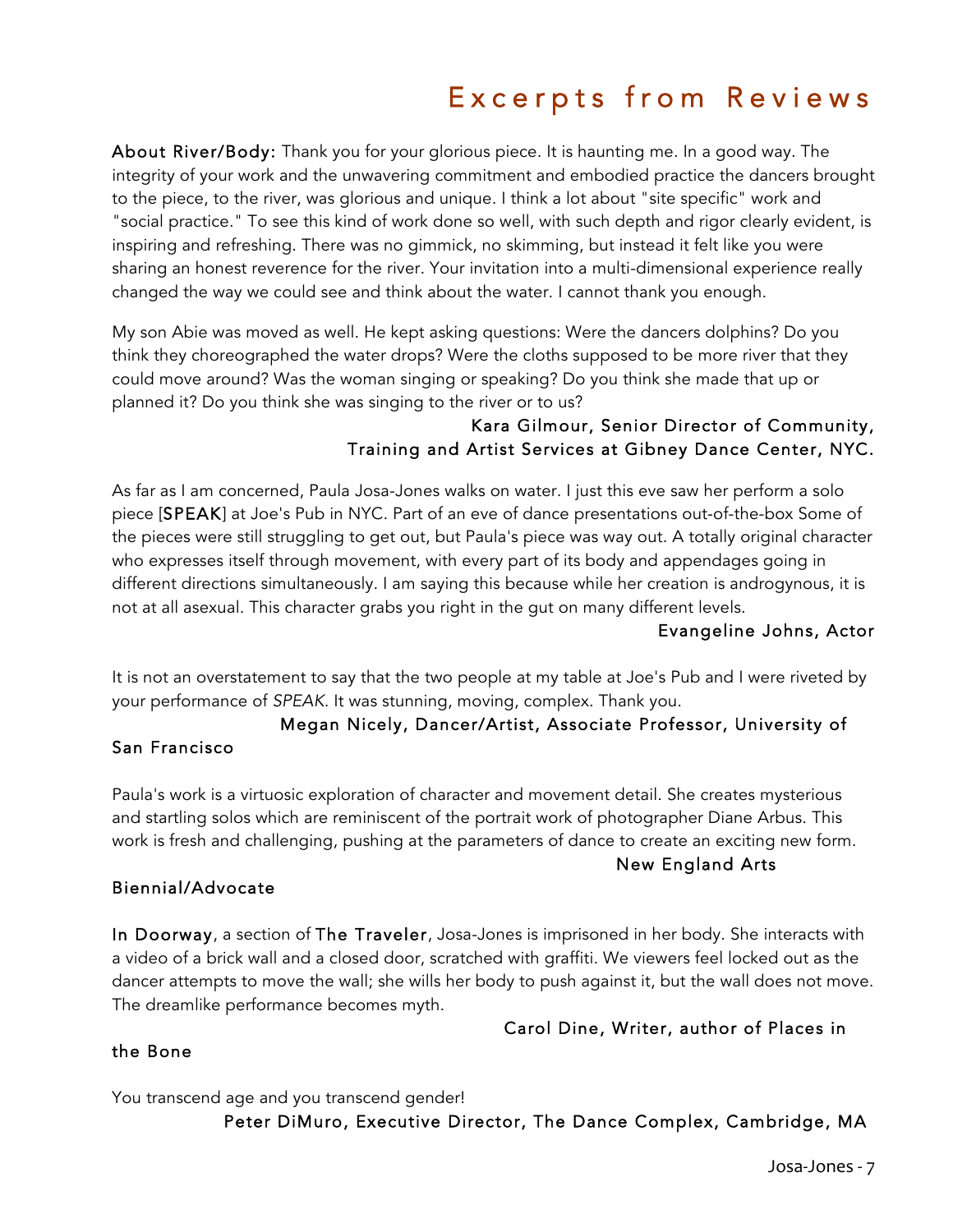About RIDE: There are few who can establish themselves as original creative artists; what Paula Josa-Jones has done is to bring each aspect of the combined arts of equitation and dance into a new and sublime focus.

#### Carly Simon

About *RIDE*: How can I express the majesty of your performance, the concept and the soul-drive choreography? I witnessed a miracle: the connection between horse and woman, the darkened earth beneath hooves and art. I wept when the dancer put her face to Norman's nostrils as if she were whispering to god.

#### Carol Dine, author of *Places in the Bone*

About *RIDE*: When Josa-Jones rides Goliath's broad back, voluminous silk skirts draped over his glossy rump, she's a Mists of Avalon priestess, gliding very, very high in the air.

#### Debra Cash, *WGBH Public Radio*

About *Wonderland:* . . . she engineers her end-of-this-world nightmare brilliantly. Movement takes ordeal or transformation as its subject; text or song seize the spirit of movement. The vision of life as brutalizing gives the work an almost terrifying energy and turns performers into survivors. Deborah Jowitt, *The Village Voice*

Paula is an outstanding individual. As an artist-teacher she approaches her work with a rare combination of intelligence, energy and sensitivity. Paula is an extremely articulate dancer interested in all language, the silent and the spoken. She has already developed to a high level, a rich and meticulous vocabulary integrating, anatomy, kinesiology, and her own wealth of imagery.

#### Virginia Reed, *President, Laban/Bartenieff Institute for Movement Studies*

Paula Josa-Jones worked with me in choreography and improvisation classes, and belongs in my group of most-distinguished during twenty years of teaching. She is a beautiful dancer, with a most quick intelligence and an evident enthusiasm for dance and movement in all their forms. I look forward to future collaborations with her.

#### Robert Ellis Dunn*, Graduate Program in Dance education, Columbia University*

One thing about Paula Josa-Jones' performance work is crystal clear - its stunning visual power. Often inventive and unique, her choreography, as performed currently by her superb six-dancer troupe in *Wonderland* is so clear and uncluttered, so well articulated, that any of the 45 minutes of the piece could provide a terrific photo op.

#### *The Boston Globe*

As if a hybrid of a Pierrot and a rose, beginning in a two-dimensional silhouette, fingers splayed, she deftly and pointedly alternates between flat positions and increasingly expansive threedimensional movement. She traverses the floor in simple patterns (and with an occasional Duncanesque leap) that clearly define the space and her relationship to it. An almost balletic presentation of each (long) limb to the audience defines a uniquely delicate strength in the process. Stunning in both construction and execution, *Ofrenda* is ultimately as close to perfection as a dance can be.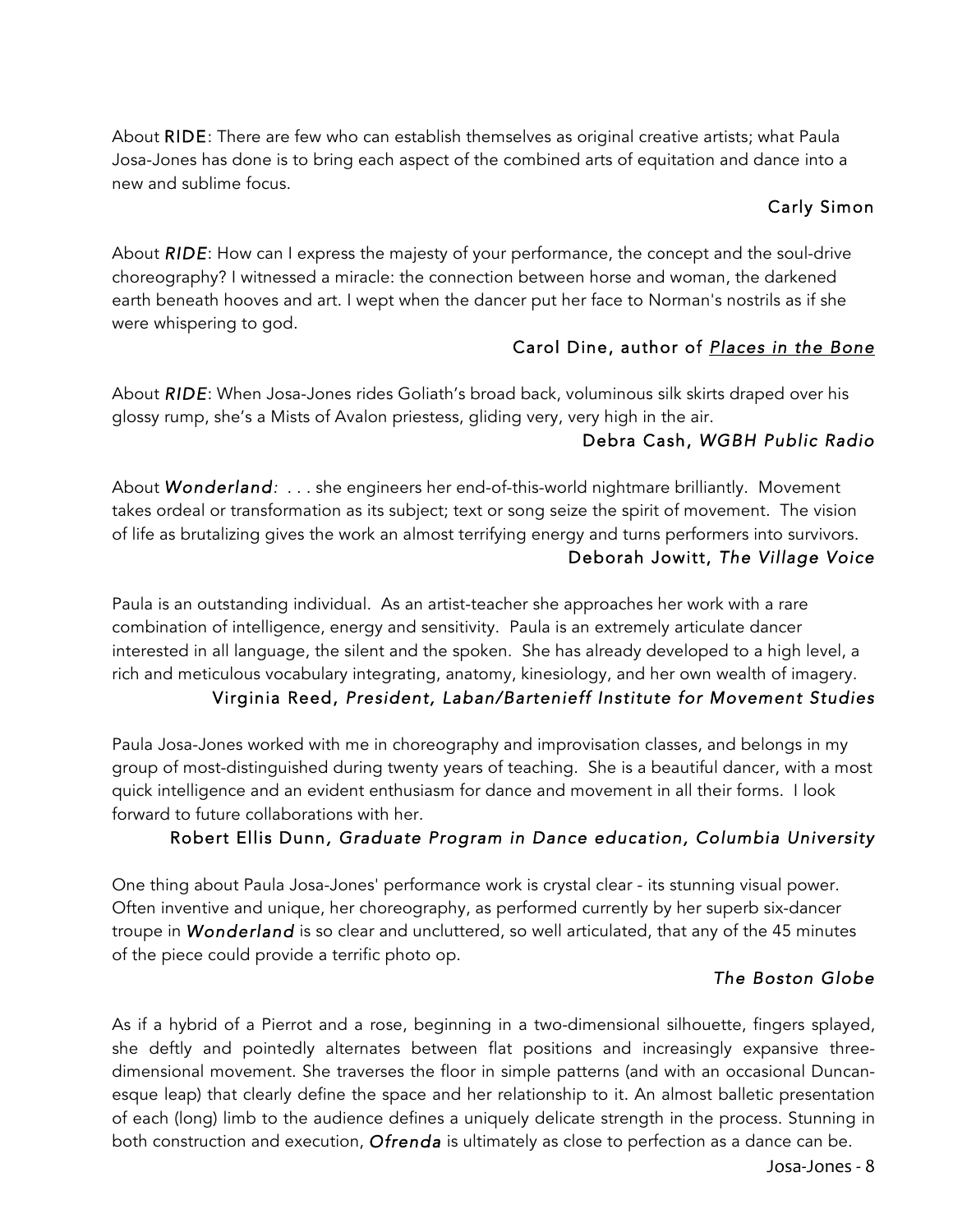#### TJ Medrek, *Bay Windows.*

About *Luz y Hueso:* Your magnificent choreography infused the dead and myself, who had died, with life. I still feel your body moving mine. I hear my words deconstructed. I see the slides, the woman with crossed arms in whose bones I imagine living. Your performance expanded to a symphony for the dead. It reduced to a prayer. It was the essence of a poem.

#### A Memoir

#### Carol Dine, author, Light and Bone and Places in the Bone:

What did me in was *Luz & Hueso*. It was more than brilliant, with its use of film, light and bone, skin, wit and the sepulchral charm of Augustin Lara's voice singing something about mujer, and "todo tu ser parece temblar como una cancion?" or some such, while his voice has so damn little living temblar left in it. I find myself sputtering, and wishing I could see it again.

#### Juan Alonso, author of *Killing the Mandarin*

This is a fan letter. I think your work is strong, deep, and quite extraordinary. Thank you for such a stirring, puzzling, and restful (all at once!) experience . . .

#### Rebecca Blunk, Director, *New England Foundation for the Arts*

About *Eine Kleine Nachtmusik* and *The Messenger*: Your two works were stunning -- they took me by surprise and rarely let go. They were psychologically so rich, so devastating, so tasty, so idiosyncratically right, and yet always also so embodied, so full of movement, nuance and conviction. Your company is beautiful, such individuals, so able to give themselves up to ideas and odd moods and flights and each other and your vision. It was also inspiring to see someone take the idiosyncrasy and inner riveting engagement of authentic movement work out of its too often spiritualized and tamed life, and instead, pushes it deeper and comes out the other side with such beautiful and grippingly legible pieces.

#### Jim Coleman, Chair, Dance Program, *Mount Holyoke College*

*Ghostdance* is an apparition in my psyche everyday. The miracle of your work in my life is this - other choreographer's works may please me or not, but regardless it remains "on" a screen, on a canvas, on a plane of some kind. My delight in the work of artists other than you can be real and meaty -- it appreciates the aesthetic, the pattern, BUT what your work does is LIVE in me! It moves in! It moves me! It transports me to that place that IS art where the work and the experiencer become a breathing art-being. My judgment voice, my critic, my "appreciator" gets swamped. The experience is simply no longer about viewing - the experience IS the dance. Oh, it is that I am DANCED. Your work moves me beyond any consciousness of itself as "art" to the being of art. That's it. WOW. Beyond measuring, thank you.

#### Kathleen Henry, *Boston Liturgical Dance*

At the Edge of the Garden is a powerful, eccentric, surreal vision of people in a dazed and terrifying state of innocence. Like many of us, they are only a perilous half-step away from being beasts themselves. But it's being human that makes them a danger.

#### Burt Supree, *The Village Voice*